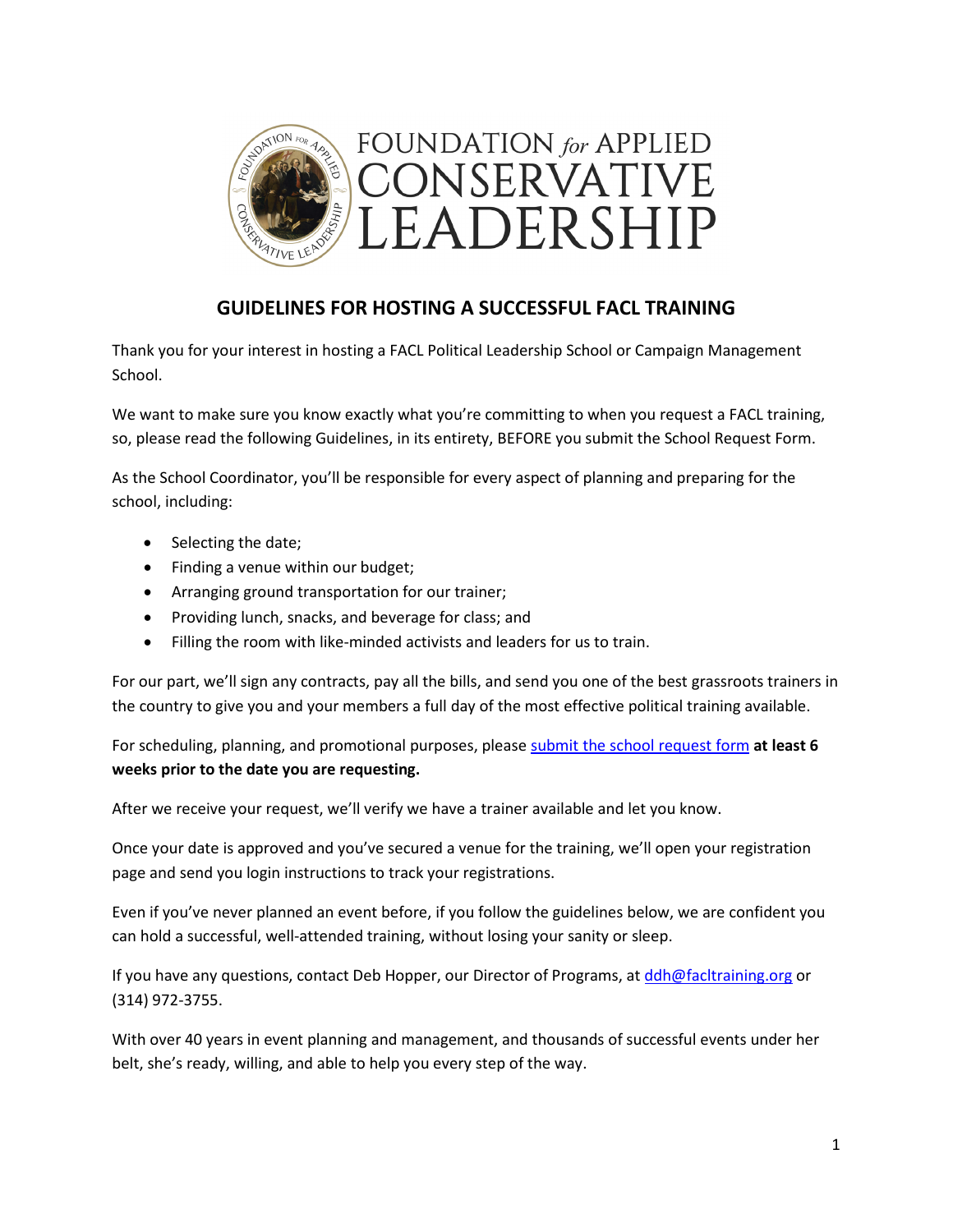# **HOW TO HOSTING A SUCCESSFUL FACL TRAINING**

### **RECRUIT YOUR TEAM**

Hands down, our most successful schools are not one-man shows.

The more people you have sharing ownership and responsibility for a successful school, the higher the attendance will be -- which translates to more trained activists for you to mobilize and utilize for the political battles ahead.

Make a list of your best leaders and volunteers. Don't email or text them -- call them. Explain what you're doing and why this training is so important. Ask them to help you with the arrangements and to recruit others to attend the training.

Then, schedule a conference call with your team to get everyone on the same page, divide up responsibilities, and assign tasks with deadlines.

Follow-up with team members to keep them motivated, engaged and on task.

### **OVERVIEW OF ROLES TO BE FILLED**

### • **Venue Coordinator**

The Venue Coordinator is responsible for choosing a venue that meets our room setup requirements and budget, submitting a contract for approval to FACL, providing the venue with any attendance guarantees required by the contract, and verifying all arrangements with the venue in the days immediately prior to the school.

The Venue Coordinator arrives early the day of the school and checks to make sure the room is set up according to our specifications, the temperature in the room is comfortable, the AV equipment is in place and working properly, any needed directional signs are in place, and any supplies that were to be delivered have arrived.

After the school, the Venue Coordinator is responsible for making sure everything is cleaned up, rented or borrowed items are returned, and nothing is left behind.

### • **Food and Beverage Coordinator**

Lunch, snacks and beverages are included in the registration fee, so the job of the F&B Coordinator is to oversee all F&B arrangements for the day, and to do it within our budget. That includes choosing the caterer/vendor, deciding on the lunch menu, providing the caterer with meal counts by the due date, finalizing payment arrangements, making pickup or delivery arrangements, picking up needed supplies, setting up the snacks, beverages, and lunch buffet tables, and cleaning up afterwards.

### • **Registration Coordinator**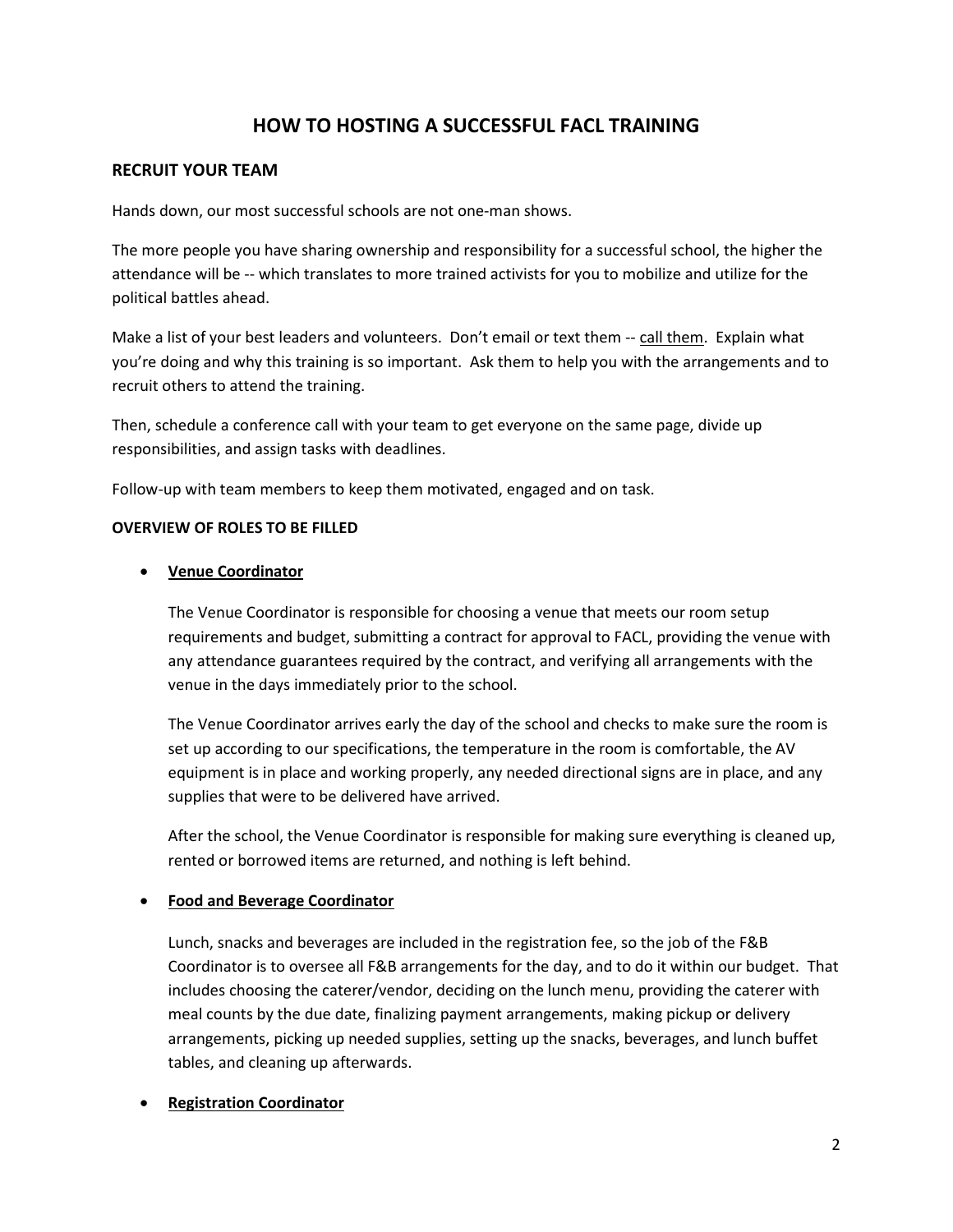The Registration Coordinator is responsible for managing the registration table the day of the school, recruiting volunteers to work the registration table, handling any problems that may arise at registration, and reconciling the attendance once everyone is checked in.

We use a very simple, user-friendly online app for check-in. All you need is an internetconnected device. We'll set up a conference call to train the Registration Coordinator and volunteers the week of the school.

In addition, the Registration Coordinator gathers the supplies that are needed at the registration table, including name tags, extra FACL Student Surveys, and pens and paper for those who have forgotten to bring materials with which to take notes during class.

## **TURNOUT, TURNOUT, TURNOUT!**

The single greatest mistake School Coordinators make is waiting too long to pick up the phone and personally invite other activists and leaders to attend.

Don't make that mistake. Set the pace early.

Filling the class is the responsibility of every member of your team, and it should start with them being the first to register.

# **Your goal is 30+ registrations by the day of training. In order to hit the goal, you MUST have at least 20 registered by three weeks before the school, or your school may be cancelled.**

While emails and Facebook posts are good ways to promote your school to other activists, emails and Facebook posts alone rarely motivate someone to register.

It takes a lot of personal phone calls to fill a class.

That's why it's important to have each member of your team make an invite list of people they are going to personally call and invite to the training.

Ask them to send you a copy of their list so you can combine everyone's lists into one master invite list. (An Excel Invite List template is available upon request.)

If two or more of your team members list the same person on their invite list, determine which has the closer/more influential relationship with the person and have them make the invite call.

After the initial call, follow up with an email with a link to the school registration page. Continue to make follow up phone calls until the person either registers or flat-out says, "No!"

In ADDITION to emails and personal calls, here are a few other suggestions for promoting your school:

• Contact local leaders of ally groups and invite them to attend. Urge them to bring their best leaders, and ask them to email their general membership.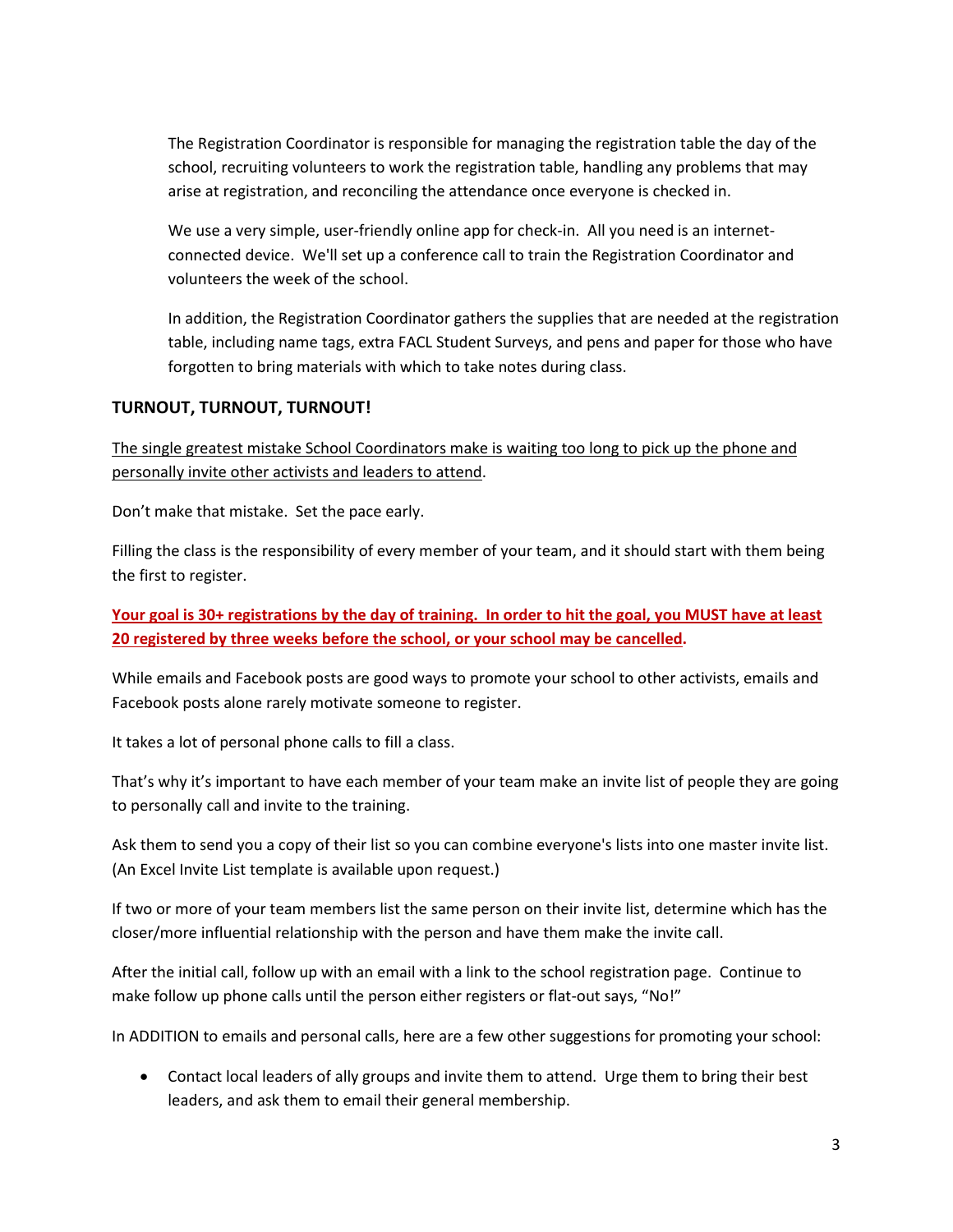- If you have a public personality or official who is respected by the people you're inviting, ask them to be the signer on an email promoting your school.
- Call your donors and ask them to fund scholarships you can offer to your best activists.
- Distribute flyers at political gatherings of like-minded people. (We'll create an easily editable promo flyer for you.)
- Promote the training on your website, Facebook page or Twitter, and ask everyone on your team to do the same. (We'll create a Facebook event page for your school for you to share.)
- Message Facebook friends who live in the area and invite them.
- Mail postcard invites to your members.
- Call the people who have registered and ask them to bring another activist with them.

Set the pace early. Your team's goal should be 7 registrations in the first week tickets are on sale.

# **Remember -- Your goal is 30+ registrations by the day of training, and you MUST have at least 20 registrations by 21 days before the training, or your school may be cancelled.**

## **REGISTRATION FEE**

The Foundation for Applied Conservative Leadership is a 501(c)3, non-profit organization. Our goal is to help you train as many like-minded activists as you can possibly muster. One way we do that is by keeping registration fees low so anybody who really wants to learn how to be a more effective activist can afford to come.

We offer an Early Bird rate of \$45 for adults and \$30 for students. The Early Bird rate is available until 21 days before your school.

The General Admission registration fee is \$60 for adults, and \$35 for students with a valid student ID.

The registration fees cover the cost of the venue, AV equipment, snacks and beverages, lunch, the credit card processing fees charged by the payment processor, and registration supplies and printing.

The registration fee does NOT cover the trainer's honorarium, airfare, hotel, ground transportation, or meals.

All costs related to the trainer are paid by FACL through the generous support of our donors.

**Registration Refund Policy:** Refund requests must be emailed to [ddh@facltraining.org](mailto:ddh@facltraining.org) and must include the registrant's name and the school they are registered to attend. Because most venues and caterers require a guarantee of the final number attending three days prior to a school, no refunds will be given for refund requests made less than 72 hours before a school.

## **THE BUDGET**

In order to keep registration fees low, it's important you stay within the following budget: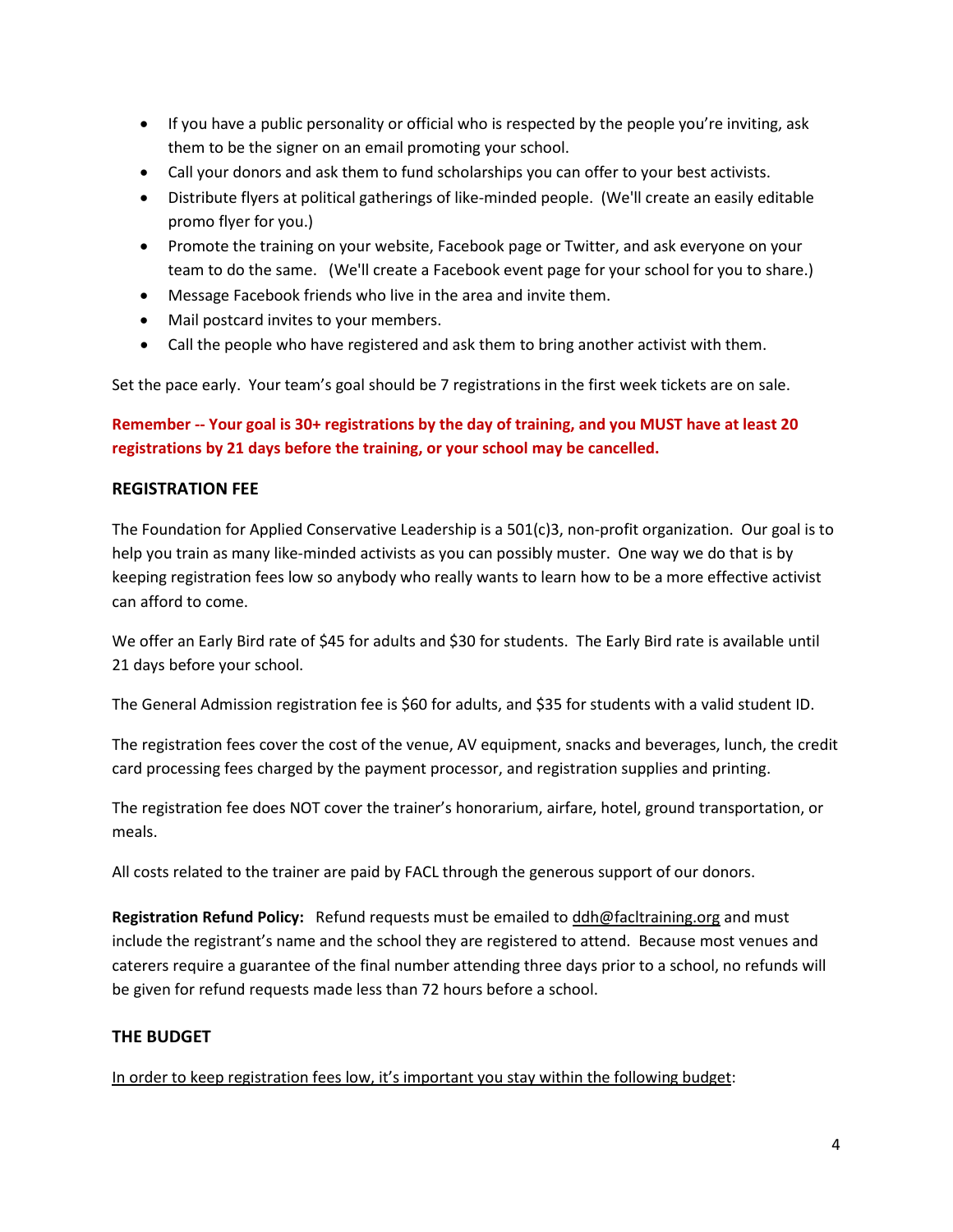- The venue rental budget is \$350 or less, and should include the room rental charge, projection screen, setup and clean-up fees.
- You must keep food costs under \$20 per person, including all-day coffee, water, iced tea or another beverage, lunch, snacks, taxes and gratuities**.**

# **CHOOSING A VENUE**

It's not difficult or particularly time-consuming to find a venue that meets our budget and size requirements. You can usually do that in 1-3 hours on the phone.

When choosing a venue, think frugal. Our forefathers trained at Valley Forge. We don't need the Ritz.

You can find affordable **or even free meeting spaces** at community centers, public libraries, churches, schools, clubhouses, and fraternal organizations like the Lions Clubs, VFW Halls, and American Legion Posts. Other options include local restaurants with meeting rooms.

Hotels with meeting facilities are an obvious choice. In almost all cases, food costs at full-service hotels with their own restaurant and catering department, like Marriott, Sheraton, Holiday Inn and Hilton are well beyond our food and beverage budget.

Hotels that don't have their own restaurant or catering department, such as Holiday Inn Express, Hampton Inn, Country Inn and Suites, and Comfort Inn are budget-friendly hotel options. Most of them have meeting rooms that will accommodate 30+ people classroom-style for \$350 or less, AND they usually allow us to order food from an outside vendor, which is far more affordable.

## **Questions to consider when choosing a venue:**

- Do they have a room available that can comfortably accommodate 30+ people set up classroomstyle on the date you want?
- Are there any other groups booked at the same time that would create a noise problem?
- Is the venue within our budget? (\$350 or less for the room rental, projection screen and setup, and \$20 per person for snacks, all day beverages, and lunch.)
- If the venue cannot meet our food budget, will they allow you to bring food in from an outside source, or will they waive the room rental fee if a certain food and beverage minimum is met?
- Is the venue convenient to where a majority of the people you are inviting live?
- Is it easy to find? Is it clean and located in a safe area?
- Is there adequate free parking?
- Will they provide complimentary water and/or coffee service throughout the day?
- Where would lunch be served -- in the same room as the training, in the hallway, or in a separate room? Is there an additional charge to serve lunch in a separate area? (Non-fullservice hotels are usually pretty good about letting us serve lunch in their breakfast area at no additional charge.)
- Is there a reliable free Wi-fi connection in the registration area?
- Are there outlets in the room and power strips for people to charge their laptops?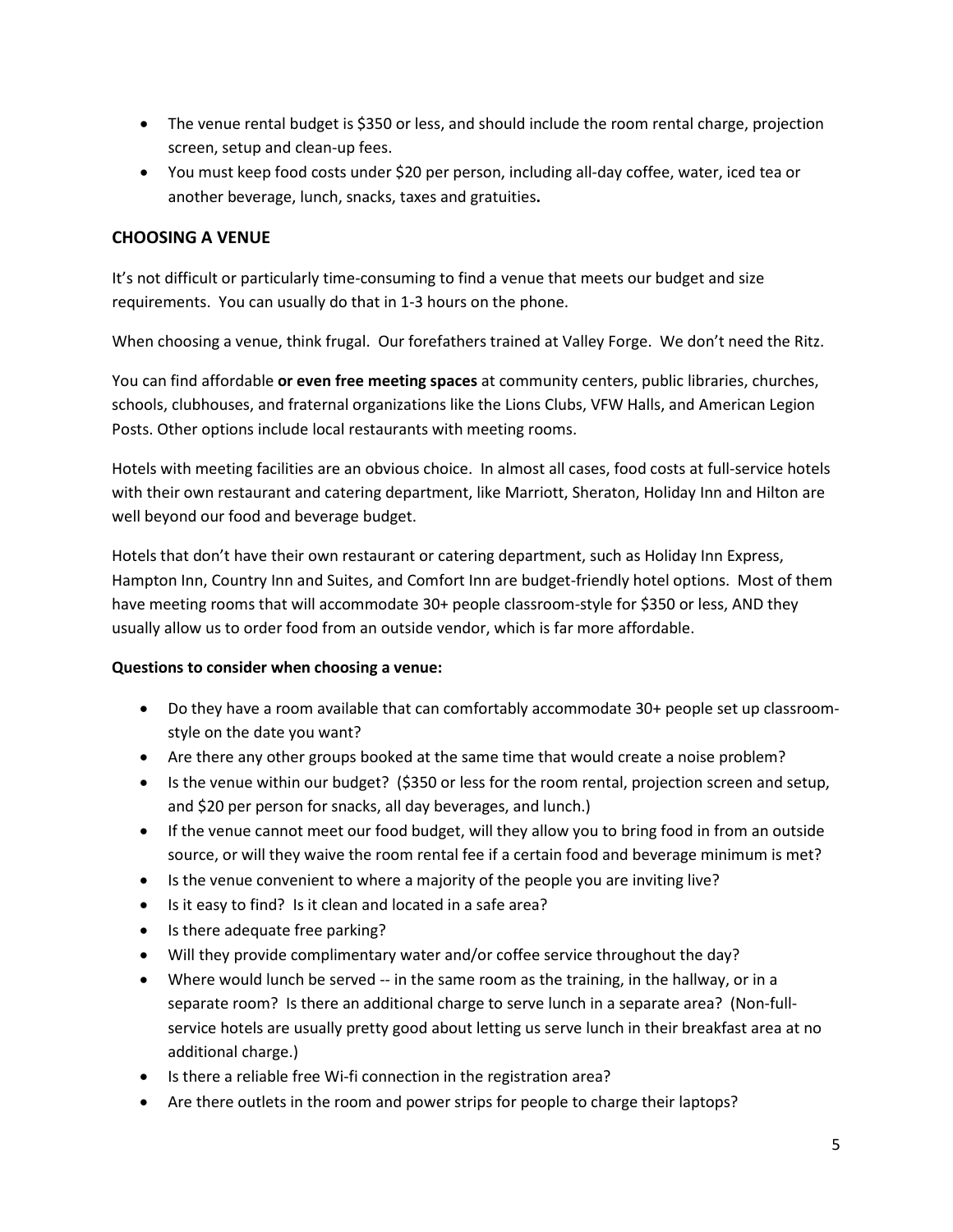• Do they give a discount to 501(c)3 non-profit groups?

Now that you know what you're looking for, start making calls and narrow down your venue options.

### **Here's the basic information the venue will want when you book the room:**

*The name of the event:* FACL Political Leadership School or FACL Campaign Management School (whichever you have booked).

*Billing address:* Foundation for Applied Conservative Leadership, 101 Washington St., Falmouth, VA 22405

*Who will sign the contract?* Deb Hopper, FACL Director of Programs (314) 972-3755, [ddh@facltraining.org](mailto:ddh@facltraining.org)

*Primary contact:* You, or whoever you recruit as the Venue Coordinator.

*The date and time of the event:* For Saturday classes, the registration table opens at 8:30 am, class starts at 9:00 am and ends at 5:30 pm. You'll want to have access to the room at least a half-hour before the registration table opens and will be out of the room a half-hour after class ends. (Sunday classes often start later to accommodate church-goers. If you schedule a Sunday class, it's up to you to let us know what time you want training to begin.)

*Room setup:* The room should be set up classroom-style. Please note: **You should not book a room that accommodates less than 30 people classroom-style.** 

The class is note-taking intensive. Make sure students have enough table space to write or use their laptops, and that the venue has adequate outlets and power strips for recharging laptops.

We'll also need a podium, a small table for the trainer's projector, a registration table, a table for beverages and snacks, and a buffet table if lunch is going to be served in the meeting room.

If the lunch buffet can be set up in another room without incurring additional charges, or even in the hallway outside the meeting room, that would be preferable. If that's not possible, it's certainly not a deal-breaker. You can set up lunch in the meeting room and attendees can eat where they sit for the training.

*AV requirements***:** All we really need are a projection screen or large flat-screen TV and power strips. The instructor will bring a projector.

If the acoustics in the room are poor or you anticipate more than 60-70 students, we will also need a wireless lapel microphone plugged into the house sound system.

*Food and Beverage requirements:* Coffee, water and another beverage, like iced tea, available all day, a light lunch, and snacks for \$20 or under per person.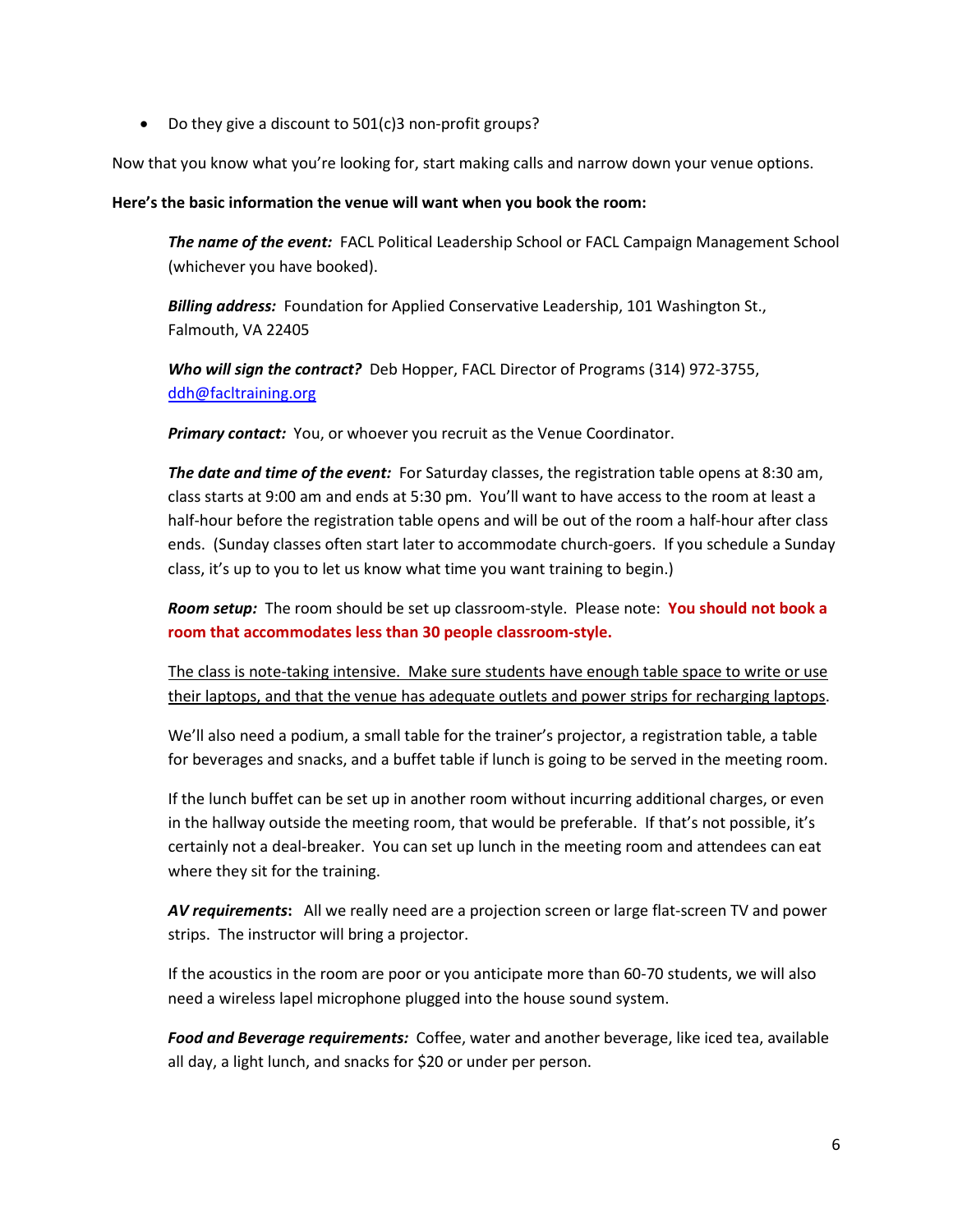**Budget:** Remember**,** no more than \$350 for room rental, projection screen and setup, and no more than \$20 per person for food and beverage.

Once you've chosen the best venue and negotiated the contract, send it, along with a credit card authorization form from the venue, to Deb Hopper at [ddh@facltraining.org.](mailto:ddh@facltraining.org)

She will sign and email the contract and authorization form back to you with the primary venue contact copied.

**You MUST have the venue contract finalized at least 5 weeks prior to your school.** 

## **FEEDING THE MASSES**

If the venue is providing all the food and beverages, your Venue Coordinator simply chooses a menu that fits our budget, confirms the service time and setup, and provides the venue with the guaranteed number of attendees on the appointed contract date. The venue staff does all the rest.

If the venue is not providing the food and beverages, you'll need an F&B Coordinator to hammer out all the details and logistics.

The food and beverage budget is \$20 per person. That may not sound like much, but it's not at all hard to do.

For \$20, you could have a cup of coffee and a donut for breakfast, grab a sandwich, chips and a beverage for lunch, and have a cookie for an afternoon snack.

Keep the menu simple and easy. Something like this is fine:

| 8:30 am: | Coffee, iced tea, water, and a donut, bagel, or a piece of fresh fruit |
|----------|------------------------------------------------------------------------|
|----------|------------------------------------------------------------------------|

- 12:00 pm: Sub sandwich, chips, a cookie, and coffee, iced tea or water
- 2:00 pm: Coffee, iced tea, water, popcorn, and bite-size candy bars

# **PAYMENT OPTIONS**

There are three ways to pay for school-related expenses.

- FACL can pay the vendor by credit card, either over the phone or by using a credit card authorization form provided by the vendor.
- FACL can send a check to the vendor or venue, as long as an invoice is provided.
- You, or someone else who is local, can pay out-of-pocket, then submit a FACL Expense Report form along with copies of receipts, and FACL will promptly mail a reimbursement check.

We're happy to do whatever works best for you.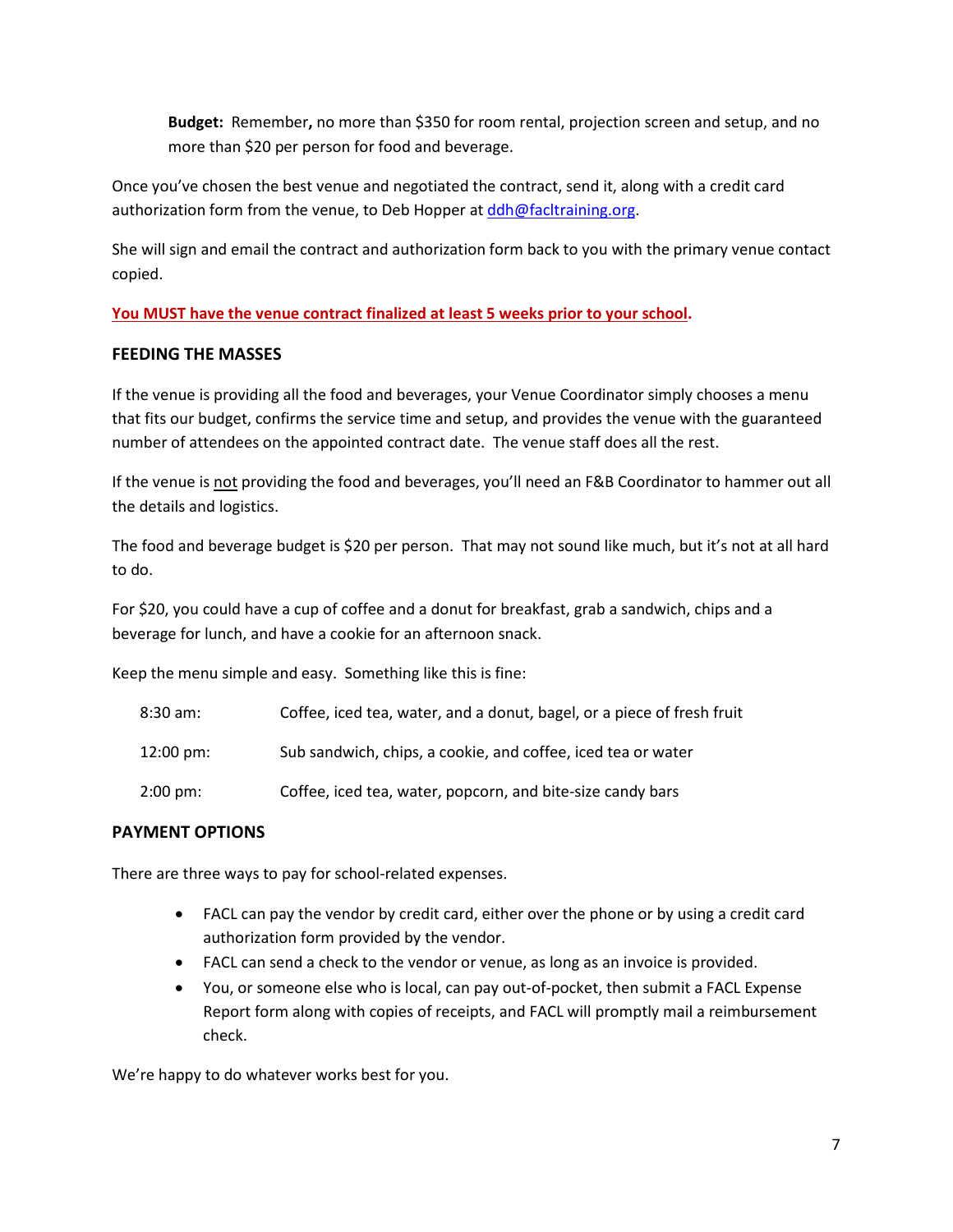It's up to you to let us know who needs to be paid, when, how much, and by what method.

# **FACL SCHOOL PLANNING TIMELINE**

# 6+ weeks prior:

- Select your date and submit school request form.
- Recruit 2-3 of your most trusted and capable leaders to help you.
- Hold a conference call for your team to create your invite list, set goals, define tasks, and divide up responsibilities.

## 5-6 weeks prior:

- Select venue, negotiate contract and send to FACL for signature.
- Start making calls to your invite list.
- Once we have a contract for the venue, we will send a "Save the Date" email to FACL alumni from your state.

## Weekly:

- Make personal calls to your invite list.
- Get weekly updates from team members on their assigned tasks, including follow-up calls to their invite lists, and update entire team on overall progress and number of registrations.

## 3 Weeks prior:

• DEADLINE – you MUST have at least 20 registrations by 21 days before training

## 2 weeks prior:

- Verify the trainer's arrival and departure times and make ground transportation arrangements for them to get from the airport to their hotel, from their hotel to the training venue and then back to their hotel, from their hotel to the airport for their return flight.
- Recruit 1-2 volunteers to work at the registration table. Send their contact information to Deb Hopper a[t ddh@facltraining.org.](mailto:ddh@facltraining.org) She will set up a time to train them by phone on our online check-in process.
- Take inventory of needed supplies and create a shopping list.

## Week of school:

- Shop for supplies.
- Review and confirm arrangements with caterer and update them on the meal count.
- Review and confirm times, room setup, and AV arrangements with the venue.
- Print any directional or registration signs that are needed.
- FACL sends 3 reminder emails (M, W, F) with last-minute details to all registrants, and a final request to complete the survey if they haven't already done so.

### Day before:

- Print Class Roster for registration volunteers.
- Print name tags.
- Print Surveys.
- Print Registration Forms.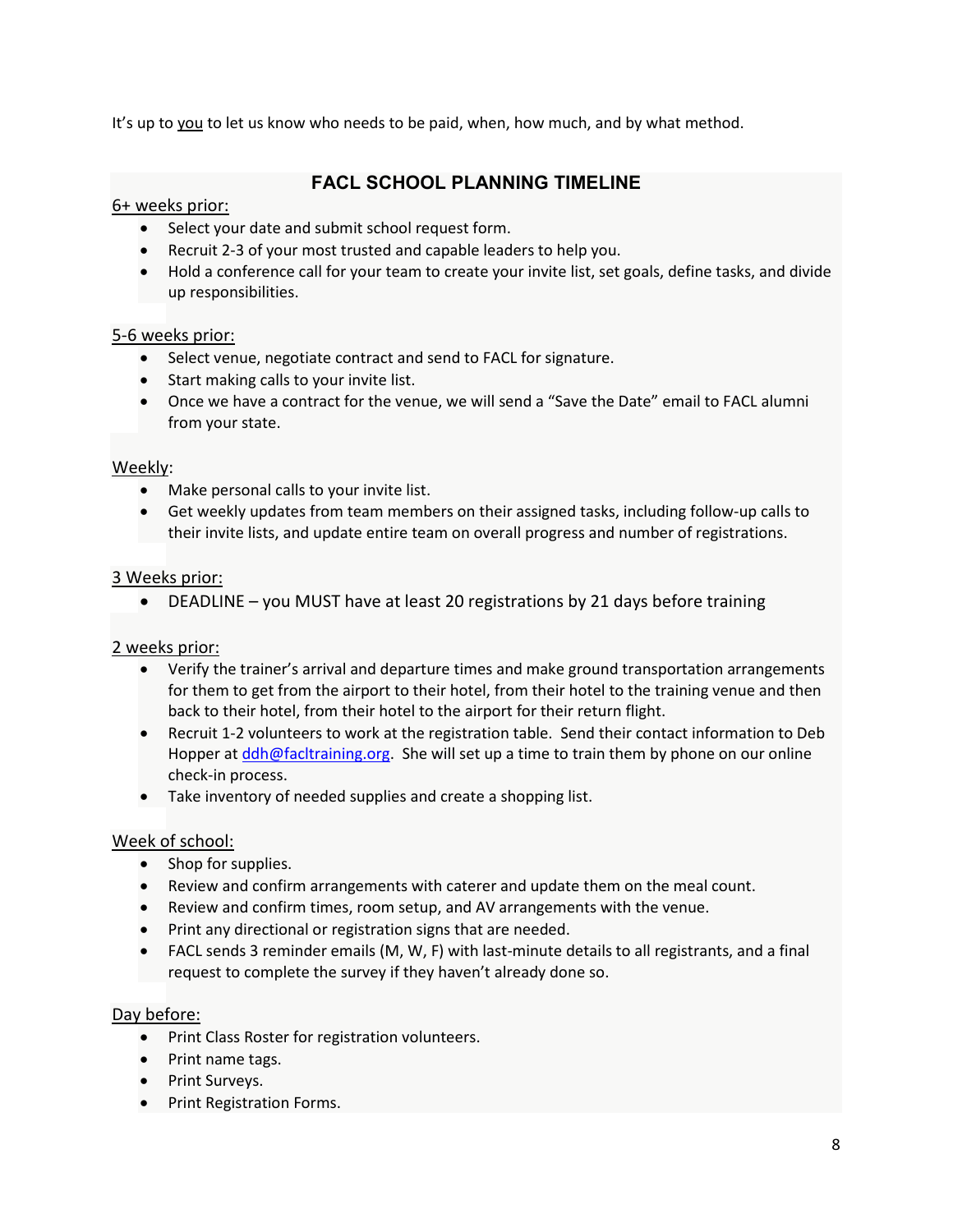- Get petty cash to give change for any cash registrations.
- Confirm that volunteers know where the event is and the time you need them to arrive.

# Day of event room check:

- Arrive early.
- Is the room set up classroom-style for the right number of students?
- Is there a podium or table for the instructor?
- Is there a table for the trainer's projector? (Instructor brings projector)
- Is the projection screen placed properly so it can be viewed by everyone in the class?
- Is there an extension cord at the projector table?
- If the room is large, is there a wireless microphone? Does it work? Is the sound system working properly with the volume at a comfortable level for those seated in the back of the room? (Usually not needed if less than 60 students)
- Is the lighting adequate?
- Is the room too hot or too cold for comfort?
- Is there water at the podium for the instructor?
- Is there a beverage station and a snack station for morning and afternoon breaks?
- Are coffee and snacks ready for registrants when they arrive?
- Is the area where you'll be serving lunch set up and ready to go?
- Is there a skirted table set up for registration with chairs and a wastebasket?
- Is the internet/Wi-fi connection working properly at the registration table?
- Are the registration volunteers there, trained, and ready to begin checking students in?
- Are the restrooms clean and well-stocked?
- Do your volunteers know where the restrooms and smoking areas are located?
- Are there any directional signs that need to be placed?
- If the venue has a public function board, is our event listed?

# **SUPPLY CHECKLIST**

*This is a sample list to jog your thinking. You may or may not need these items. If the venue you selected is doing all the setup and clean up, and they are taking care of all the food and beverage requirements, the only items you'll need to bring on this list are the Registration Table supplies.* 

### **REGISTRATION TABLE SUPPLIES**

- o Internet-connected device to access FACL's online check-in page
- o Petty cash to give change for any cash registrations
- o Copy of Class Roster
- o Copies of Survey for those who haven't completed theirs yet
- o Copies of Registration Form for at-the-door registrations
- o Name tags
- o Magic markers
- $\circ$  Pens and loose-leaf paper (for students who forget to bring something with which to take notes)
- o Double-sided tape to affix directional signs, if needed